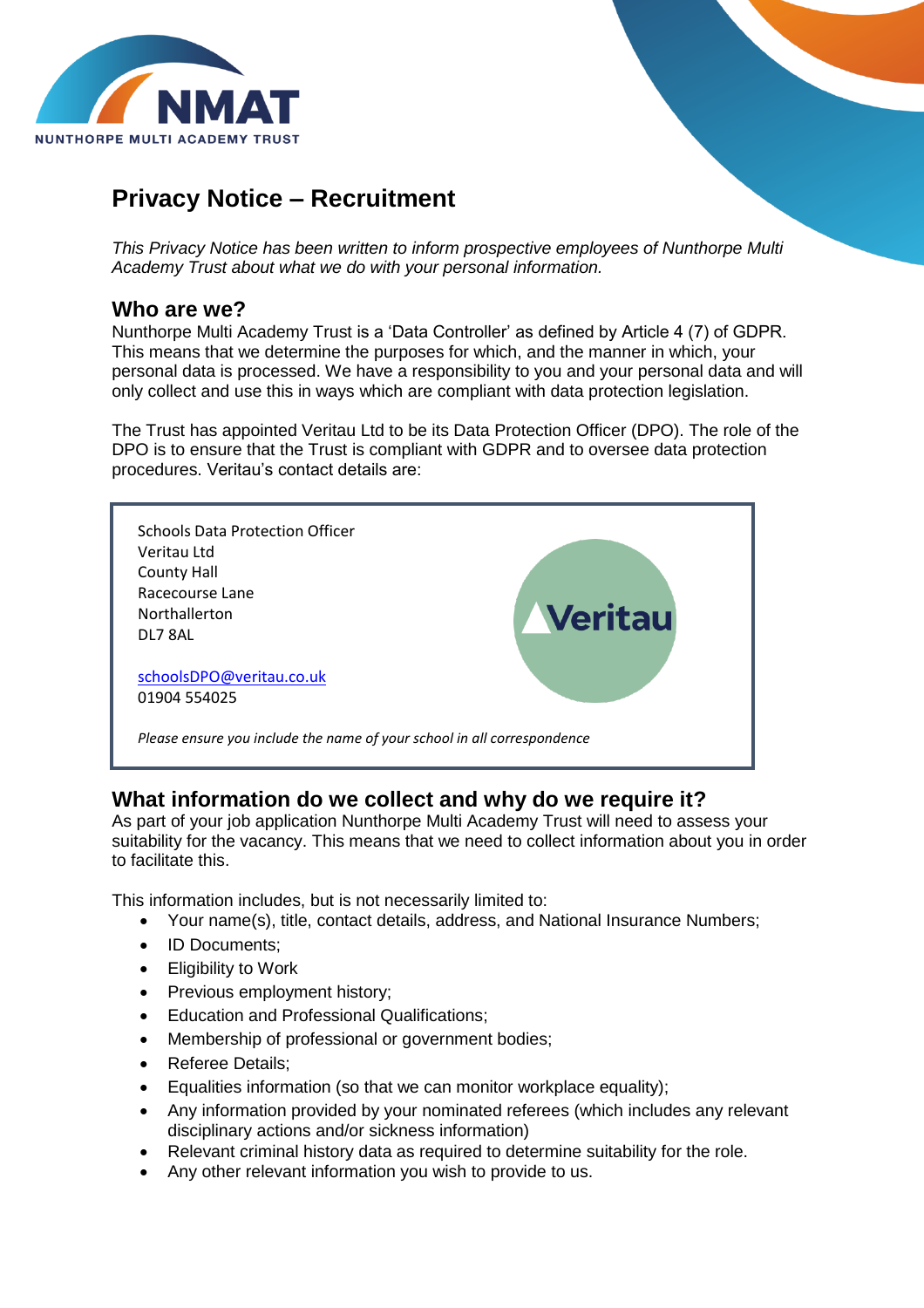# **Who do we obtain your information from?**

Much of the information we process will be obtained directly from your application form. However, we may need to collect data about you from, but not necessarily limited to, the following organisations:

- Your nominated referees,
- The Disclosure and Barring Service,
- The Local Authority.

#### **Who do we share your personal data with?**

Generally, we will keep your personal data within the school but in some instances may be required to disclose your personal data to:

- Third party assessment providers (in order to facilitate your suitability for a role),
- The Local Authority (who may assist the Trust with the recruitment process),
- Our governance bodies.

Sometimes your application may need to be submitted to an assessment panel. These panels could include individuals from other organisations. We will tell you if this is the case.

#### **How long do we keep your personal data for?**

| Data held                               | <b>Retention period</b>                                                                                            |
|-----------------------------------------|--------------------------------------------------------------------------------------------------------------------|
| If your job application is successful   | Your information will be kept on your personnel<br>file and kept in accordance with other HR<br>retention periods; |
| If your job application is unsuccessful | Your information will be kept for six months                                                                       |

#### **What is our lawful basis for processing your personal data?**

The Trust is required to process your personal data, your special category data and your criminal history data for the performance of your employment contract or to take necessary steps to enter in to an employment contract.

The Trust is also legally required to collect some information as defined by employment law (i.e. equalities and diversity).

The Trust therefore relies on Article 6(1)(b) and Article 6(1)(e) of the General Data Protection Regulation to process your personal data, Article 9(2)(g) of the General Data Protection Regulation to process your special category data.

To process your criminal history data, the Trust relies on the following conditions under Schedule 1 of the Data Protection Act 2018:

1 (6). Statutory and government purposes

5 (10). Preventing or detecting unlawful acts

13 (18). Safeguarding of children and individuals at risk

## **What rights do you have over your data?**

Under the UK GDPR data subjects have the following rights in relation to the processing of their personal data:

 to be informed about how we process your personal data. This notice fulfils this obligation